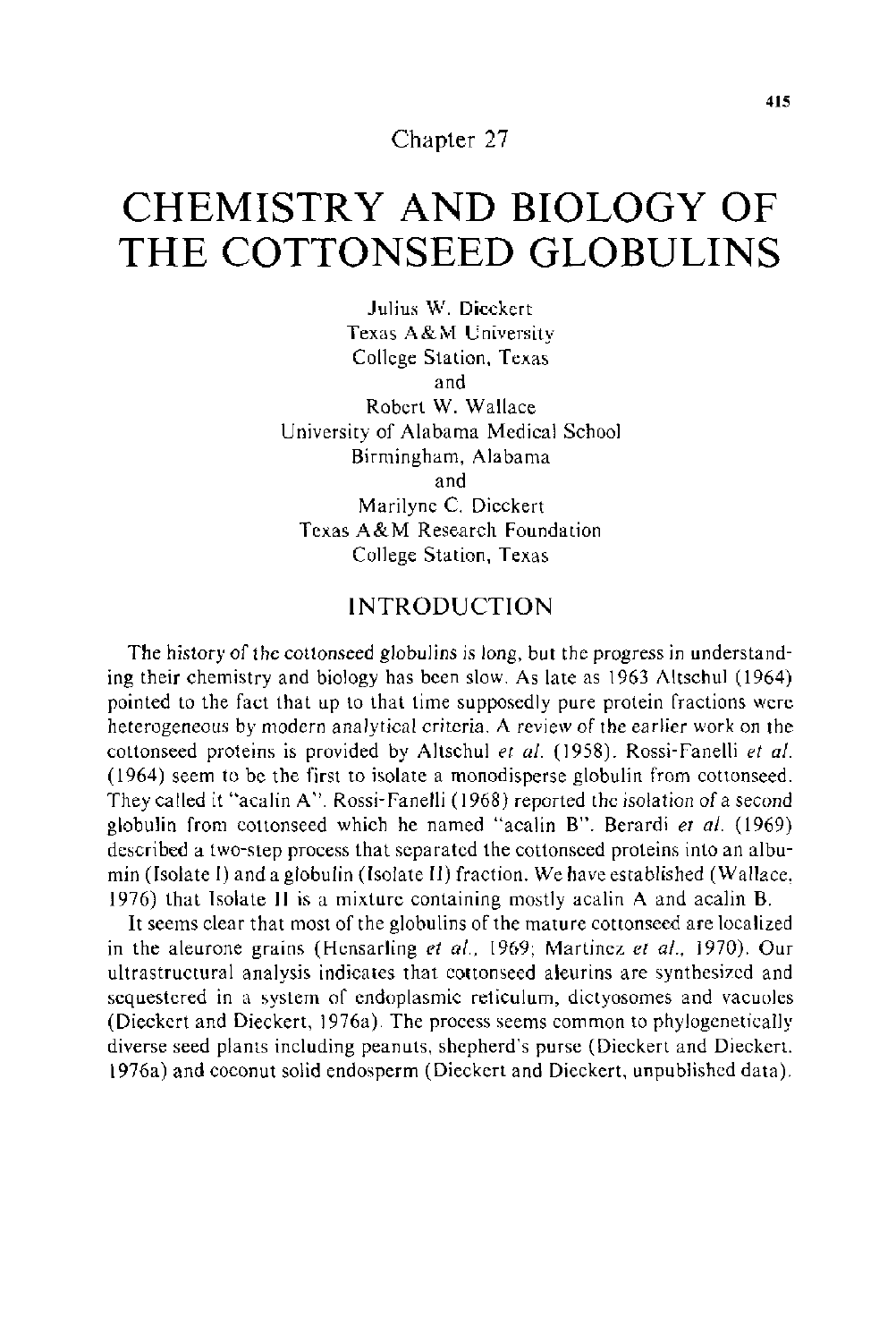## CHEMISTRY OF ACALIN A AND ACALIN B

As mentioned before, acalin A and acalin B are the principal aleurins of cottonseed (Rossi-Fanelli et al., 1964, 1968). We have determined the molecular weight of acalin A by sedimentation equilibrium (Wallace, 1976). Native acalin A in .03 M NaCl, pH 7.0 (NaOH) has a molecular weight of about 119,000 daltons. The same protein in 0.3 M NaCl, 0.1 sodium phosphate, pH 7.0, has a molecular weight of about 198,000 daltons. The dimerization seems to be caused by the presence of phosphate ion and not by a difference in ionic strength. Apparently, Rossi-Fanelli *et al.* (1964) had acalin A in the dimer form, since they report a molecular weight of about 180,000. They also report a value  $S^0_{z_0,w}$  of 9.2 for acalin A. A well-behaved spherical protein of 188,300 molecular weight would exhibit such a value. Analysis of native acalin A by ORO shows only about 1.3 percent  $\alpha$ -helix (Wallace, 1976). Acalin A appears to be a glycoprotein because it precipitates in the presence of concanavalin A and is bound by concanavalin A attached to sepharose (Wallace, 1976). The bound acalin A is released from the adsorbent by solutions containing o-methyl-D-mannoside. Finally, the major subunit of acalin A gives a positive Schiff test on separation by SDS gel electrophoresis.

Acalin B was less completely analyzed than acalin A. However, analysis by ORD shows it to contain only about 3.6 percent  $\alpha$ -helix (Wallace, 1976). The principal subunits of acalin B do not seem to be glycoproteins. However, the best preparations obtained so far contain small quantities of acalin A, a glycoprotein. Both acalin A and acalin B contain several subunits when denatured with SDS. The principal subunits of acalin A and acalin B were isolated from the best available preparations of the parent proteins by the procedure of Wallace *et a/.*  (1974) and Wallace and Dieckert (1976). The subunit composition of acalin A is given in Table 1. Some of the subunits are present as disulfide-bridged pairs of polypeptide chains. The principal one has a molecular weight of about 98,000 daltons and is composed of two subunits of about 49,000 daltons molecular weight which may or may not be identical. A second, less abundant subunit has a molecular weight of about 80,000 daltons which upon reduction with  $\beta$ -mercaptoethanol yields two subunits of  $49,000$  and 31,000 daltons. A very minor component exhibits a molecular weight of  $77,000$  daltons. On reduction subunits of 49,000 and 28,000 are obtained. The most abundant subunit of acalin A has a molecular weight of about 53,500. This subunit is not present as a disulfidebridged pair and shows no sign of polymerization. Three other subunits with similar properties are of molecular weights 46,000, 31,000 and 18,000 daltons, respectively. These six subunits account for most of the mass of acalin A.

Two disulfide-bridged subunits were isolated from acalin B (Table 2). One of these,  $P_{35}$ , has a molecular weight of approximately 35,000 and consists of two subunits of about 20,000 and 15,000 daltons, respectively. The second,  $P_{42}$ , has a molecular weight of approximately 42,000 and consists of two disulfide-bridged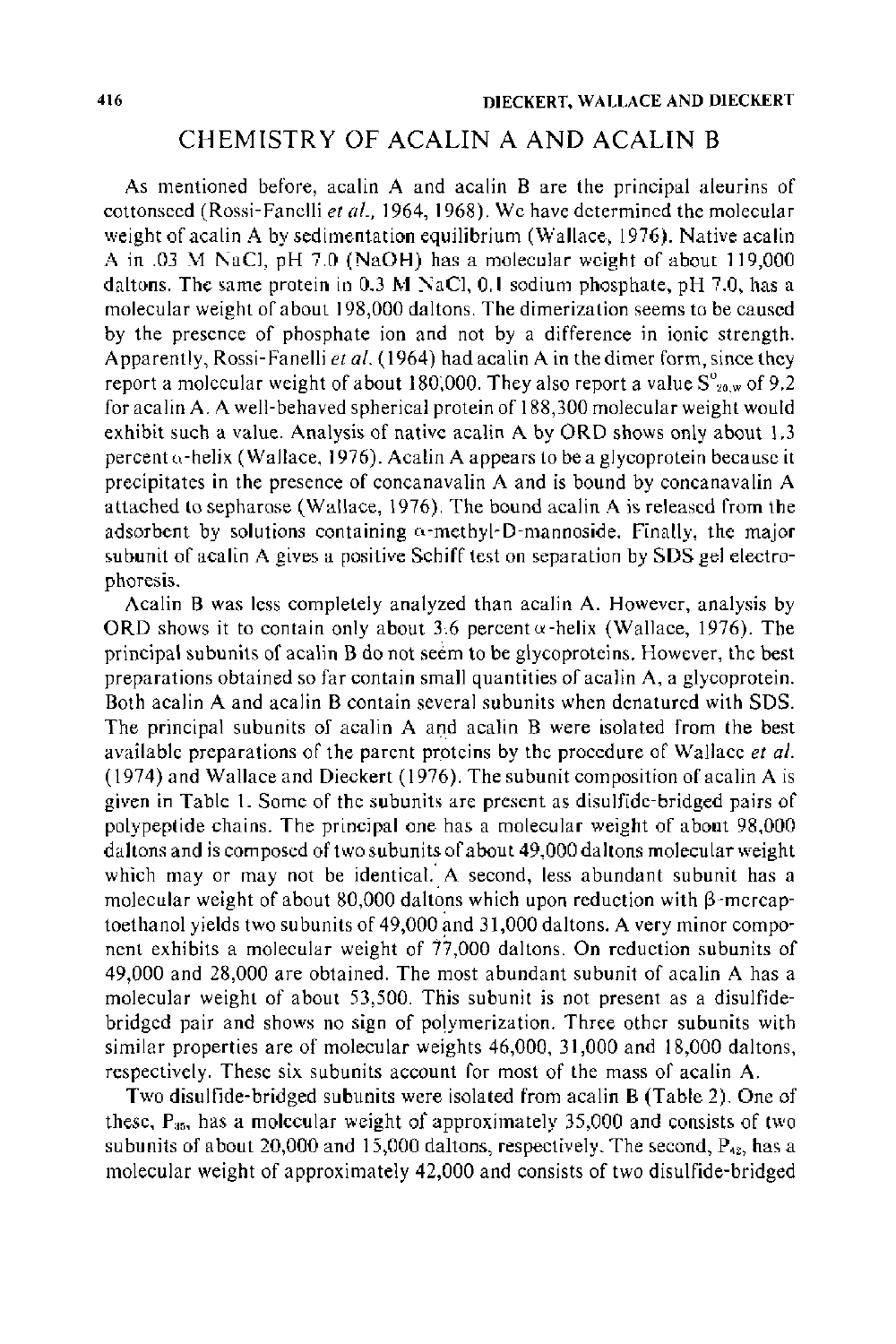#### COTTONSEED GLOBULINS

| Protein  | State <sup>1</sup> | Mol. wt. <sup>2</sup> | $A-S-S-B$                    |
|----------|--------------------|-----------------------|------------------------------|
| $P_{98}$ | not red.           | 98,000                | $P_{49}$ -S-S- $P_{49}$      |
| $P_{49}$ | red <sup>3</sup>   | 49,000                |                              |
| $P_{eq}$ | not red.           | 80,000                | $P_{49}$ -S-S-P <sub>3</sub> |
| $P_{49}$ | red.               | 49,000                |                              |
| $P_{31}$ | red.               | 31,000                |                              |
| $P_{77}$ | not red.           | 77,000                | $P_{48}$ S-S- $P_{28}$       |
| $P_{49}$ | red.               | 49,000                |                              |
| $P_{28}$ | red.               | 28,000                |                              |
| $P_{54}$ | not. red.          | 53,500                | N <sub>O</sub>               |
| $P_{46}$ | red.               | 46,000                | NO.                          |
| $P_{31}$ | red.               | 31,000                | N <sub>O</sub>               |
| $P_{18}$ | red.               | 18,000                | N <sub>O</sub>               |

Table I. Molecular weight of the subunits of acalin A of cotton

'All subunits were denatured with Sodium Dodecyl Sulfate (SDS). 2 <sup>2</sup>Molecular weights were determined by SDS-page.

Subunits reduced with (3-mercaptoethanol.

| Protein             | State <sup>1</sup> | Mol. wt. <sup>2</sup> | $A-S-B$                   |
|---------------------|--------------------|-----------------------|---------------------------|
| $\overline{P_{42}}$ | not red. $3$       | 42,000                | $P_{23}$ -S-S- $P_{20}$   |
| $P_{23}$            | red.               | 22,500                |                           |
| $P_{20}$            | red.               | 20,000                |                           |
| $P_{35}$            | not red.           | 35,000                | $P_{15} - S - S - P_{20}$ |
| $P_{15}$            | red.               | 15,000                |                           |
| $P_{20}$            | red.               | 20,000                |                           |

Table 2. Molecular weight of the subunits of acalin B of cotton

'All subunits were denatured with SDS. 2

<sup>2</sup>Molecular weights were determined by SDS-page.

 $3$ Subunits were reduced with  $\beta$  -mercaptoethanol.

subunits of 20,000 and 22,000 daltons, respectively. Acalin B contains several other components, probably including acalin A contaminants. The individual reduced subunits of  $P_{35}$  and  $P_{42}$  have not yet been isolated. The amino acid composition of  $P_{35}$  and  $P_{42}$  was determined by the same procedures as mentioned below for the acalin A subunits.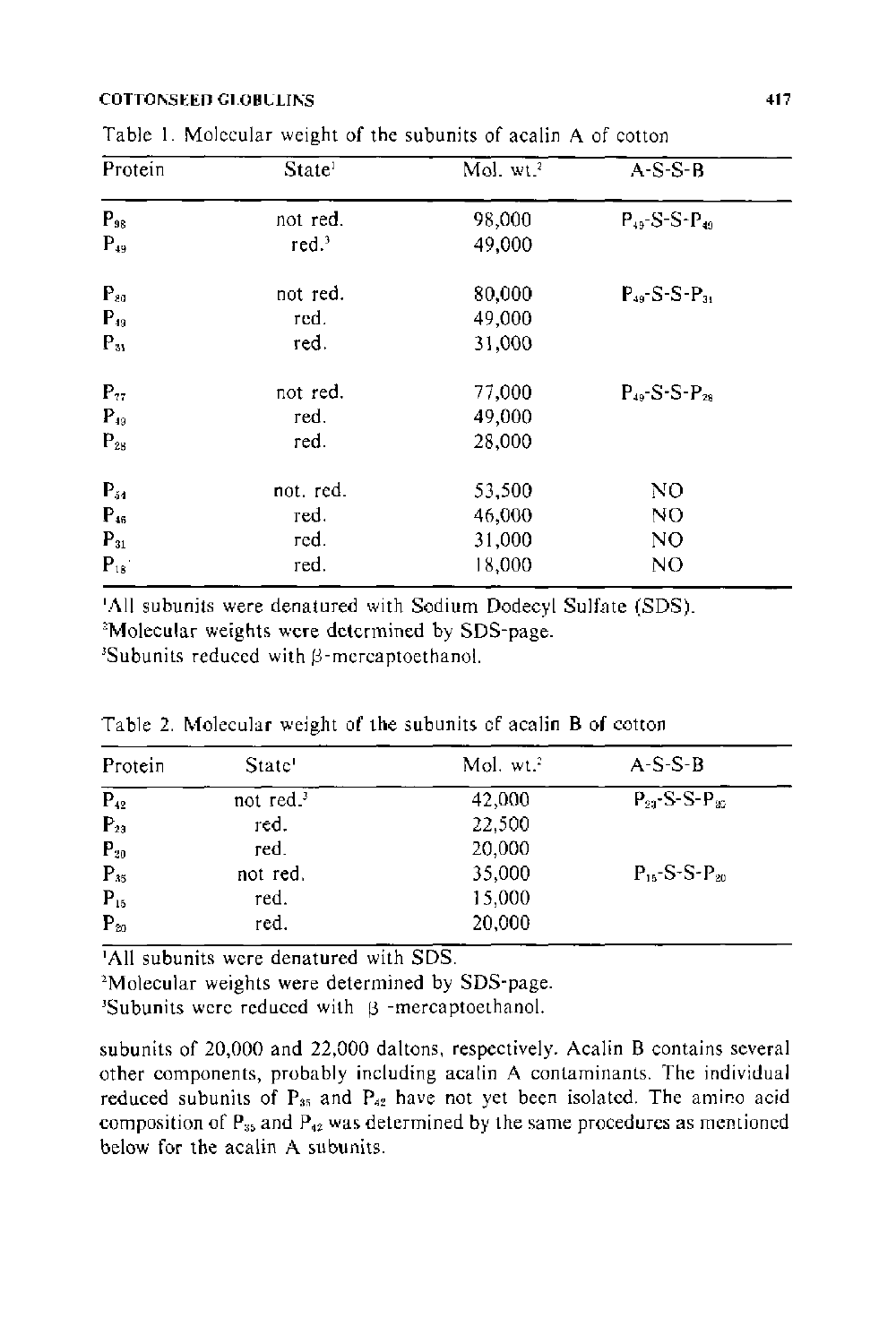## POSSIBLE HOMOLOGIES

The amino acid composition of  $P_{98}$ ,  $P_{54}$ ,  $P_{31}$  and  $P_{18}$  of acalin A was determined after hydrolysis with methanesulfonic acid containing 3-(2-aminoethyl) indole (Liu and Chang, 1971; Simpson *et al.,* 1976). The hydrolysis time was varied in order to estimate the labile amino acids and those released with difficulty. Halfcystine was determined as cysteic acid and methionine as methionine sulfone after preformic acid oxidation and hydrolysis with 4 N HCl (Hirs, 1967). Over 93 percent of the dry weight of each subunit was accounted for by the weight of the amino acid residues recovered.

A comparison of the amino acid compositions was made using the Metzger Difference Index (Metzger *et al.,* 1968) as discussed by Dieckert and Dieckert ( 1976b, 1978). The pairwise comparison of the acalin A subunits is given in Table 3. All of the values of the difference index were less than 9 where a number less than 15 is considered presumptive evidence of genetic homology. The acalin A subunits appear to be genetically related but variable in molecular weight and amino acid composition. We think that several non-allelic structural genes code for the subunits.  $P_{46}$  and  $P_{49}$  have very similar amino acid compositions; however,  $P_{46}$  does not seem to form disulfide-bridged pairs, whereas  $P_{49}$  does. The question of the relationship between  $P_{18}$  and  $P_{31}$  remains open. These proteins may be the products of separate genes or cleavage products of one of the larger subunits.ln either case the low values of the difference index for protein pairs involving  $P_{15}$  or P31 and the other subunits (Table 3) suggest the larger ones may have evolved

| Subunit <sup>2</sup> | $P_{18}$ | $P_{31}$ | $\sim$<br>$P_{46}$ | $\Gamma_{49}$ |
|----------------------|----------|----------|--------------------|---------------|
| $P_{54}$             | 5.5      | D.Z      | 6.8                | 7.0           |
| $P_{49}$             | 8.2      | 7.2      | 2.4                |               |
| $P_{46}$             | 8.7      | 7.8      |                    |               |
| $P_{31}$             | 6.2      |          |                    |               |

Table 3. Metzger indices for the subunits of acalin A'.

'Acalin A from *G. hirsutum* Acala (Wallace, 1976).

<sup>2</sup>The subscript denotes MW  $x$  10<sup>-3</sup>.

from a much shorter common ancestor by gene duplication and fusion. Definitive answers to these questions should be forthcoming as sequence data on the individual proteins becomes available. (Also see Chapter 28).

A comparison of the amino acid compositions of  $P_{35}$  and  $P_{42}$  (acalin B) by the Metzger criterion suggests the two proteins are homologous (Table 4).  $P_{35}$  cannot be a simple cleavage product of  $P_{42}$ , since  $P_{35}$  contains more lysine and histidine residues than  $P_{42}$ .  $P_{35}$  or  $P_{42}$  cannot be simple cleavage products of  $P_{46}$ ,  $P_{49}$  or  $P_{54}$  of acalin A because there are too many tryptophan and methionine residues. The

1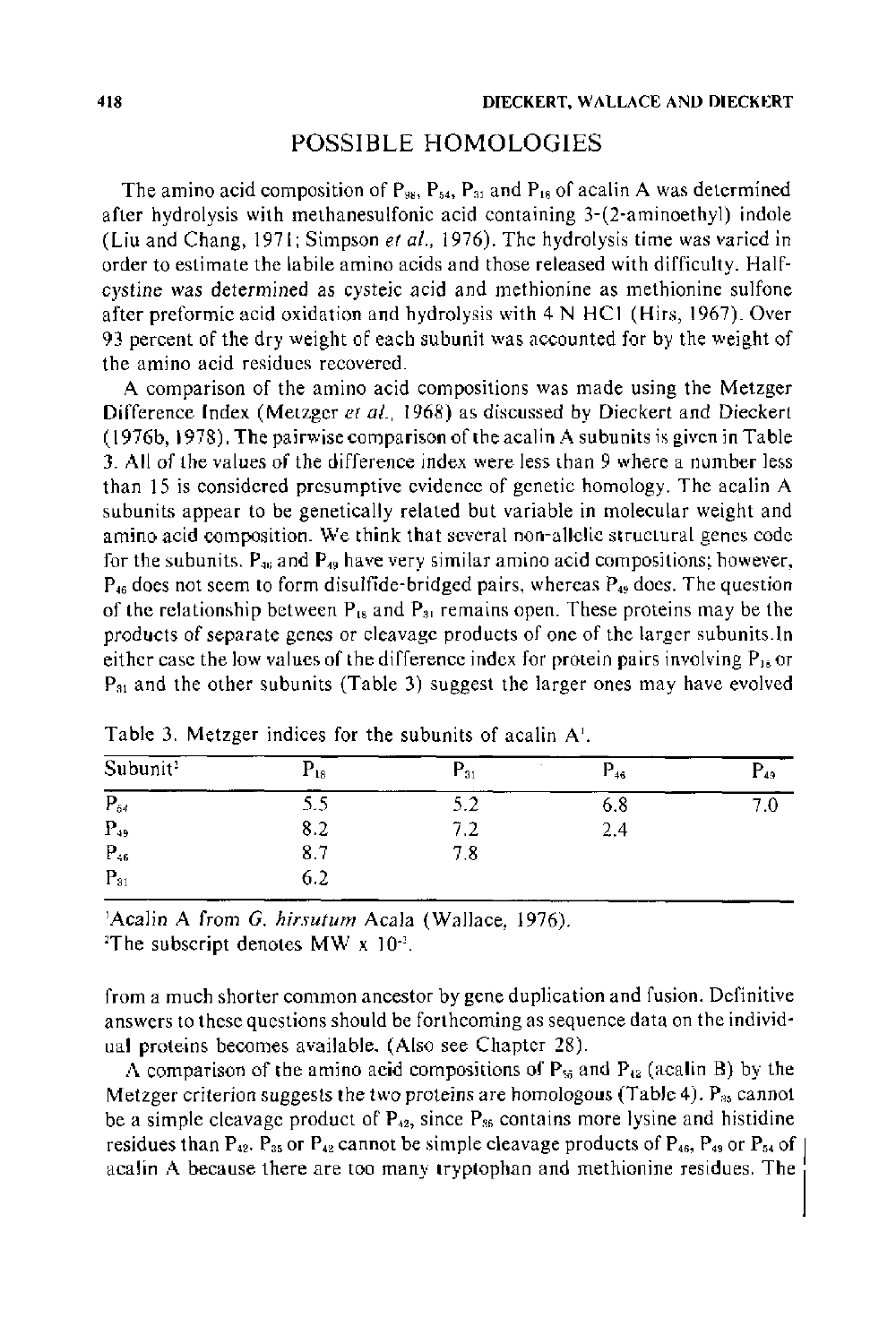#### COTTONSEED GLOBULINS **419**

| Protein           |          | Source                                   | DI.   |  |
|-------------------|----------|------------------------------------------|-------|--|
| $P_{22}$ $P_{20}$ | (42,000) | Acalin B, G. hirsutum Acala <sup>1</sup> | 8.07  |  |
| A B               | (61,900) | Legumin, V. sativa <sup>2</sup>          | 9.78  |  |
| A C               | (56,300) | Legumin, $V$ . sativa <sup>2</sup>       | 7.59  |  |
| $\alpha$<br>- B   | (58,600) | Legumin, V. faba <sup>3</sup>            | 9.33  |  |
| $P_{25}$ $P_{44}$ | (67,000) | Arachin, A. hypogaea <sup>1</sup>        | 11.03 |  |
| Glycinin          | (59,600) | $G.$ max <sup>3</sup>                    | 8.90  |  |
| $P_{19}$ $P_{30}$ | (49,000) | C. nucifera <sup>t</sup>                 | 9.51  |  |

Table 4. Comparison of P<sub>35</sub> of acalin **B** with legumin-type proteins

Raw data from: 'Wallace (1976); 'Weintraub and Tuen  $(1971)$ ; 'Wright and Boulter (1974); <sup>4</sup>Yu (1977); <sup>5</sup>Catsimpoolas *et al.* (1971); and <sup>6</sup>Wallace and Dieckert (1976).

preliminary indication is that at least two structural genes code for these proteins and that they are different from the genes coding for the acalin A subunits.

The acalin A and acalin B polypeptides seem genetically related to the reserve proteins of other seeds. The reserve aleurins from phylogenetically diverse species of plants are compositionally and structurally similar. Dieckert and Dieckert (1976b, 1978) adduced evidence that the aleurins are variable but genetically related. Two homology classes were suggested. One, the "vicilin" class, is typified by the vicilins of *Vicia,* n -conarachin of peanuts and concocosin of coconut endosperm. A second class, the "legumins", includes the legumins of *Vicia.*  arachin of peanuts, glycinin of soybeans, cocosin of coconut endosperm and edestin of hempseed. The vicilins (Table 5) are usually glycoprotein dimers of low

| Protein                      | Molecular weight            |                             | Glycoprotein     | % o-helix       |  |
|------------------------------|-----------------------------|-----------------------------|------------------|-----------------|--|
|                              | Parent                      | SDS subunits                |                  |                 |  |
| a-Conarachin:<br>A. hypogaea | $142,000$ $(7.85)^{1}$      | 72.000 <sup>2</sup>         | YES:             | 12 <sup>3</sup> |  |
| Vicilin:<br>P. aureus        | N.D. $(8.05)^4$             | 50,000*                     | YES <sup>.</sup> | N.D.            |  |
| Concocosin:<br>C. nucifera   | $110,000 (7.65)^{3}$        | 56,000 <sup>s</sup>         | YES <sup>®</sup> | 30 <sup>5</sup> |  |
| $Acalin A$ :<br>G. hirsutum  | 113,000 (9.15)<br>(198,000) | 53,500°<br>49,000<br>46,000 | YES <sup>6</sup> | $1.3^{\circ}$   |  |

Table 5. Properties of some proteins of the vicilin type.

<sup>1</sup>Dechary *et al.* (1961); <sup>2</sup>Yu (1977); <sup>3</sup>Jacks *et al.* (1973); <sup>4</sup>Ericson and Chrispeels (1973); 'Khaund (1971); •Wallace and Dieckert (unpublished); and 'Wallace (1976).

N.D. means not determined.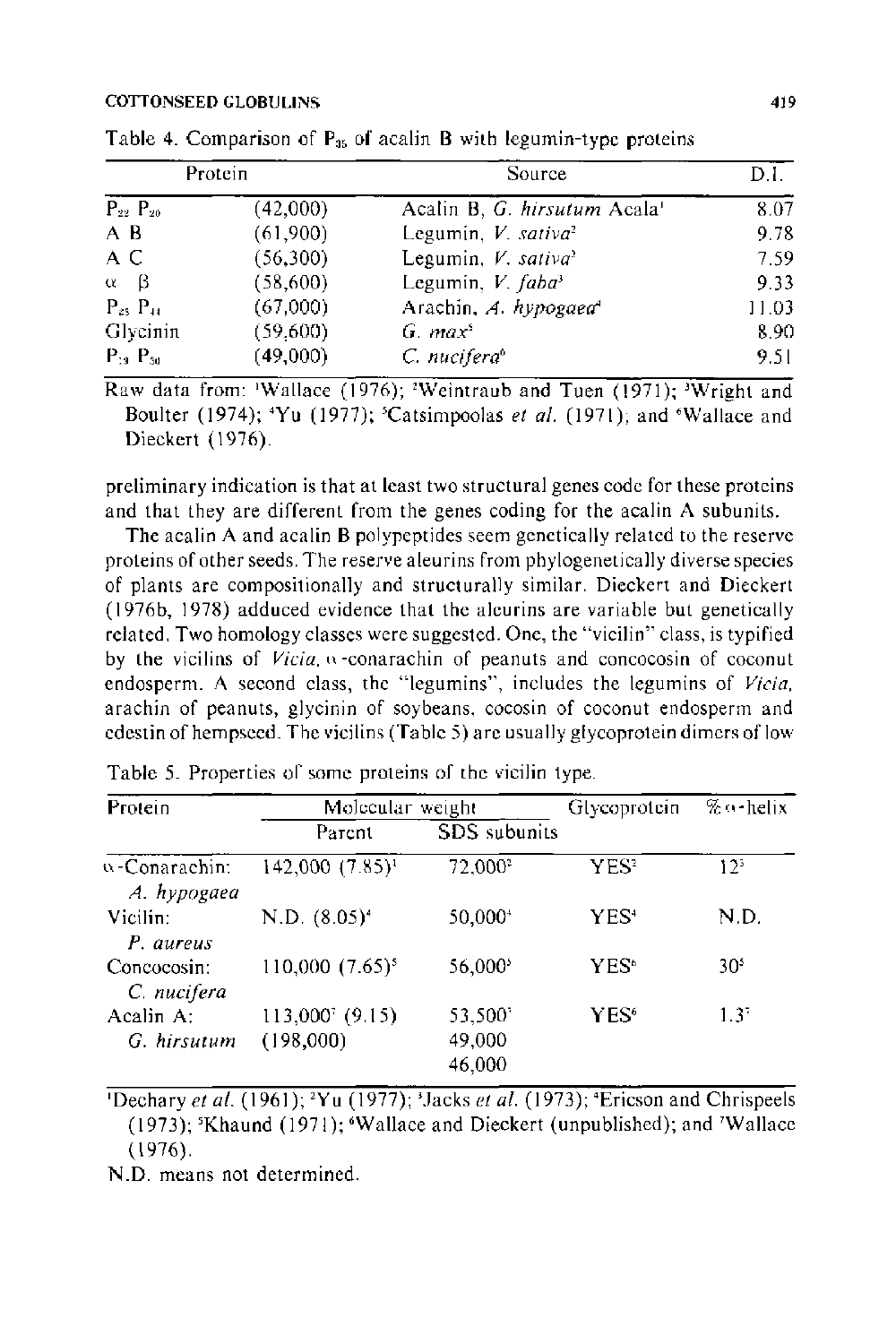|                         |                       | Molecular weight                                     |                  | Pleated |           | N-terminal                                  |                                                              |
|-------------------------|-----------------------|------------------------------------------------------|------------------|---------|-----------|---------------------------------------------|--------------------------------------------------------------|
| Protein                 | Parent                | SDS subunits                                         | $\alpha$ -Helix  | sheet   | Unordered | residue                                     | $(A-S-S-B)n$                                                 |
| Legumin:<br>$V$ faba    | 320,000               | 21,600 av. $(3)^2$<br>37,000 (2)                     | ND.              | N.D.    | N.D.      | Gly <sup>2</sup><br>Leu, Thr                | $(B_{22}-S-S-a_{37})_{6}^{2}$                                |
| Glycinin:<br>$G.$ max   | 363,000 <sup>3</sup>  | 22,300 av. <sup>4</sup><br>$37,000(3)^{5}$<br>45,000 | <b>96</b>        | 33.3    | 57.7      | Gly<br>Phe, Leu $(1e)^5$<br>Leu $($ lle $)$ | $(b_{22}$ -S-S-A <sub>1.37</sub> ) <sub>6</sub> <sup>7</sup> |
| Arachin:<br>A. hypogaea | 330,000               | 23,600°<br>43,100                                    | $14.6^{10}$      | 27.0    | 584       | Gly''<br>Ile.                               | $(P_{24}-S-S-P_{43})_{6}^{11}$                               |
| Edestin:<br>C. sativa   | 309,00012             | $23,000^{13}$<br>27,600                              | 6.3 <sup>6</sup> | 28.1    | 65.6      | Gly <sup>13</sup><br>Blocked                | $(P_{23}-S-S-P_{28})$ <sup>13</sup>                          |
| Cocosin:<br>C. nucifera | 208,000 <sup>14</sup> | 19,000 <sup>15</sup><br>30,000                       | ND.              | N.D.    | N.D.      | N.D.                                        | $(P_{19}-S-S-P_{30})^{-16}$                                  |

Table 6. Properties of some proteins of the legumin type.

Data drawn from following sources: 'Bailey and Boulter (1970); <sup>2</sup>Wright and Boulter (1974); <sup>3</sup>Wolf and Briggs (1959); "Catsimpoolas *et*  $\vert \Sigma \vert$ al. (1971); 'Kitamura and Shibasaki (1975a); 'Jacks *et al.* (1973); 'Dieckert *et al.* (unpublished); 'Johnson and Shooter (19'50); 'Singh  $\frac{2}{\sqrt{2}}$ and Dieckert (1973); <sup>10</sup>Jacks et al. (1975), <sup>11</sup>Yu (1977). <sup>12</sup>Svedberg and Pedersen (1940), <sup>13</sup>Dlouhá et al. (1964); <sup>14</sup>Sjogren and Spychalski (1930); <sup>15</sup>Wallace and Dieckert (1976); and, <sup>16</sup>Wallace (1976).

N.D. means not determined.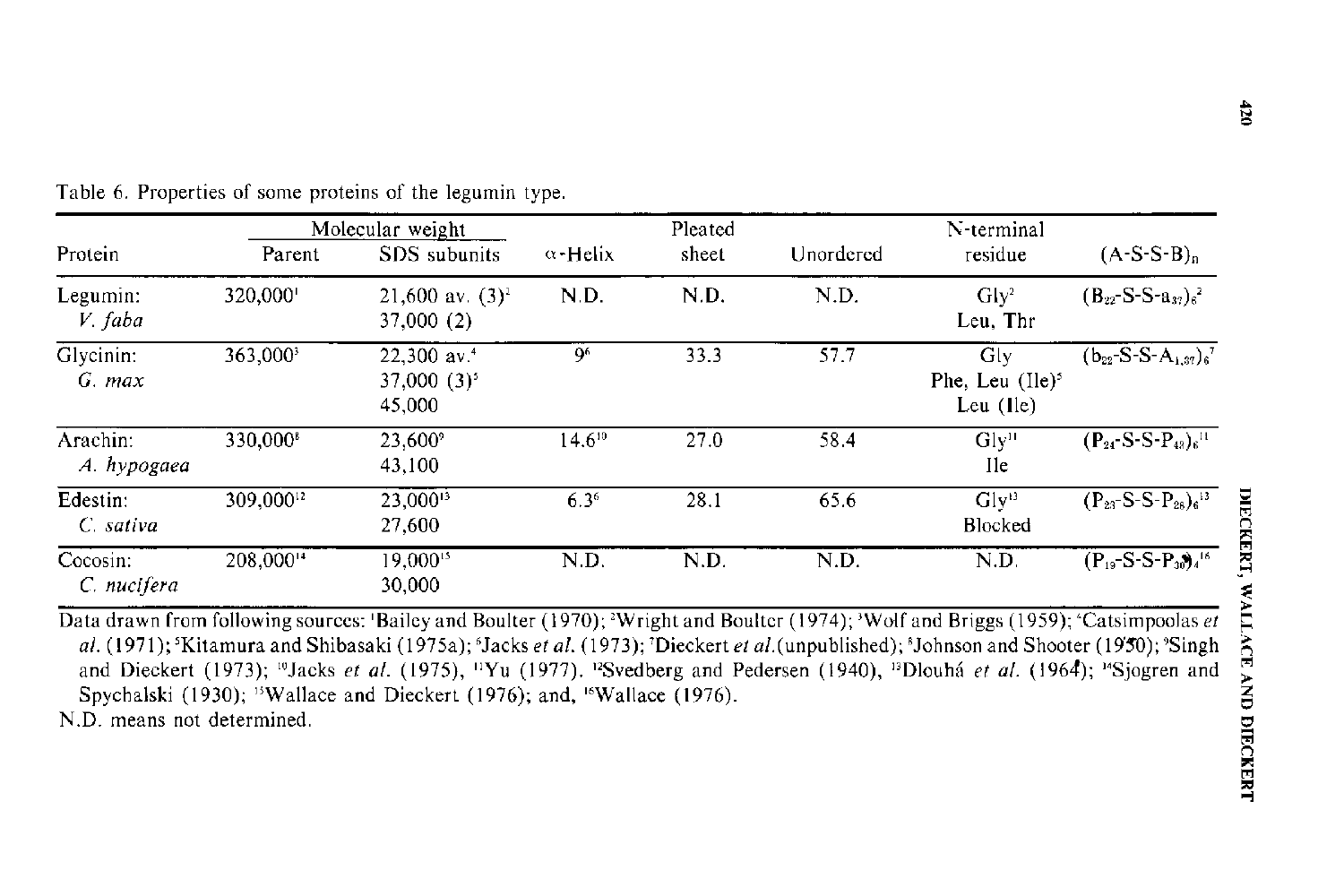#### COTTONSEED GLOBULINS **421**

 $t_1$ -helical and high unordered content. The amino acid compositions are similar. Generally, the legumins (Table 6) are hexamers of disulfide-bridged pairs of subunits and usually are not glycoproteins. One member of the pair is an "acidic" and the other a "basic" subunit. As a group, the legumins are conformationally similar with low a-helix, considerable pleated sheet and large unordered conformational components. Compositional similarities between the vicilin and legumin-type proteins suggest that they, too, derive from a common genetic ancestor.

The acalin  $\Lambda$  proteins probably belong to the vicilin class. They seem to be glycoproteins, their amino acid compositions are similar to other vicilin-type proteins (Table 7) and they appear to have similar three-dimensional structures.

| Subunit <sup>1</sup>  | $V_{50}$ | $\mathbf{P_{72}}^3$ | $P_{49}$ <sup>4</sup> |
|-----------------------|----------|---------------------|-----------------------|
| $P_{54}$ <sup>4</sup> | .4.3     | 8.8                 | ' C                   |
| $P_{49}$              | 11.0     | 9.7                 |                       |
| $P_{72}$              | 2.9      |                     |                       |

Table 7. Metzger indices for aleurins similar to vicilin from *Phaseolus aureus.* 

Subscript of letter designation is MW  $x$  10<sup>-3</sup>. Raw data from: <sup>2</sup>Ericson and Chrispeels (1973) (vicilin, *P. aureus);* 'Yu (1977) ( -conarachin, *A. hypogaea);* and "Wallace (1976) (two subunits of acalin A from *G. hirsutum).* 

| Protein           | mol. wt. | Source                                   | D.I.  |
|-------------------|----------|------------------------------------------|-------|
| $P_{15}$ $P_{20}$ | (35,000) | Acalin B, G. hirsutum Acala <sup>1</sup> | 8.07  |
| A B               | (61,900) | Legumin, V. sativa <sup>2</sup>          | 9.39  |
| A C               | (56,300) | Legumin, V. sativa <sup>2</sup>          | 10.46 |
| o B               | (58,600) | Legumin, V. faba <sup>3</sup>            | 9.32  |
| $P_{23}$ $P_{14}$ | (67,000) | Arachin, A. hypogaea <sup>4</sup>        | 7.34  |
| Glycinin          | (59,600) | G. $max3$                                | 9.62  |
| $P_{19}$ $P_{30}$ | (49,000) | $C.$ nucifera $6$                        | 11.20 |

Table 8. Comparison of  $P_{42}$  of acalin B with legumin-type proteins.

Raw data from: 'Wallace (1976), 'Weintraub and Tuen (1971); 'Wright and Boulter (1974), 'Yu (1977); 'Catsimpoolas et al. (1971); and 'Wallace and Dieckert (1976).

The acalin B subunits  $P_{35}$  and  $P_{42}$  seem to belong to the legumin homology class. The non-reduced subunits are composed of two subunits linked by disulfide bridges, and the amino acid composition of each is similar to other legumin-type homologues (Tables 4 and 8). Less is known about the 3-dimensional structure of acalin 8 proteins than other legumins. However, the available data suggest that native acalin B is structurally similar to the other legumins. We find by ORO studies that acalin B has only about 3.6 percent  $\alpha$ -helix. Rossi-Fanelli (1968) observed a sedimentation coefficient of about II s. This is the value expected for a well-behaved spherical protein of  $\sim$  246,000 molecular weight. A mixed hex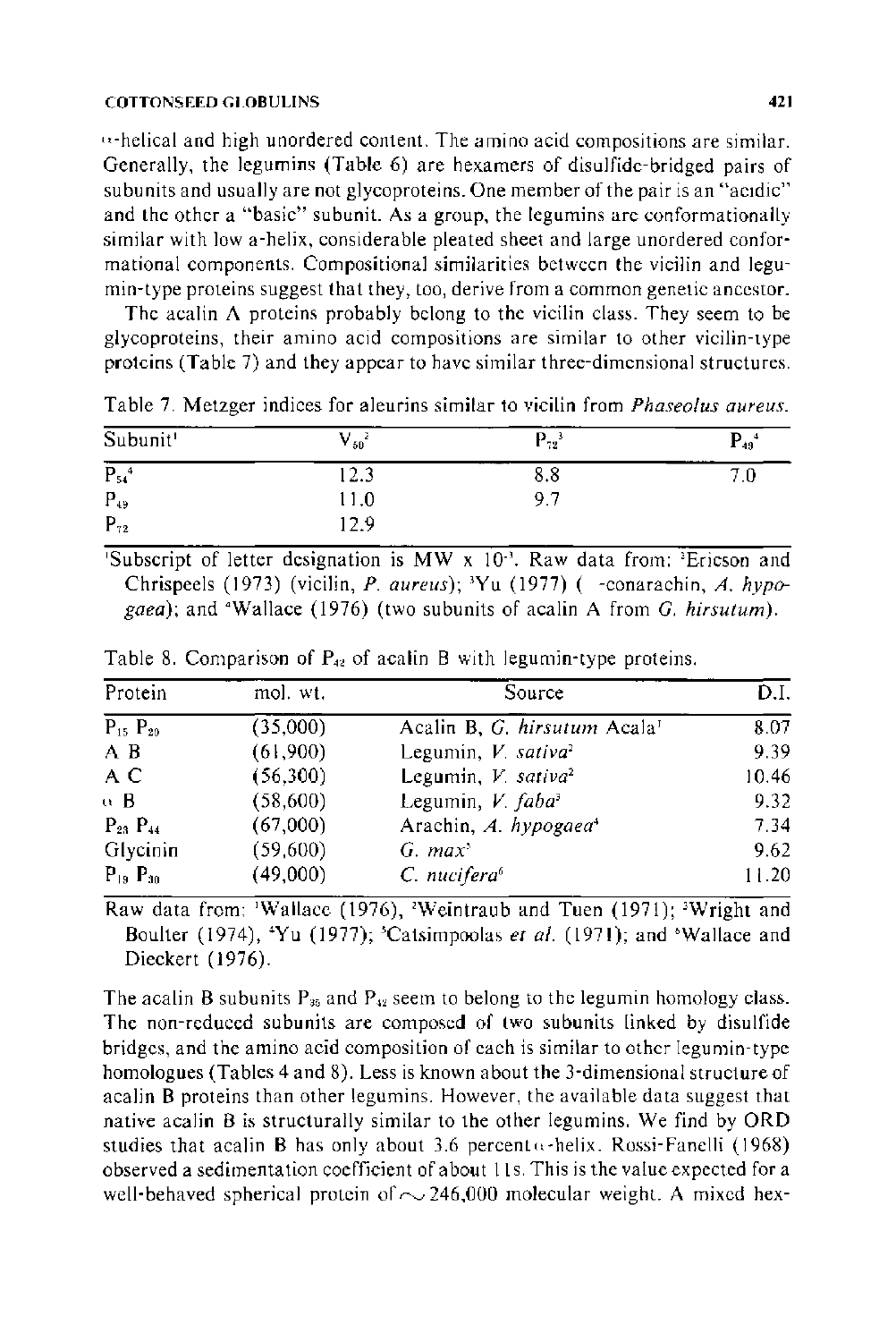amer of equal molar proportions of  $P_{35}$  and  $P_{42}$  would have a molecular weight of 231,000. These indicators of 3-dimensional structure are similar to those observed for other legumin-type proteins. Acalin A and acalin B may be homologous. They have similar amino acid compositions with differences indices less than 15.

## A PROVISIONAL MODEL

From a consideration of the total data there emerges a useful and plausible model for the chemistry and biology of the reserve aleurins of the seed plants. According to the model the reserve proteins are synthesized and sequestered in a system of endoplasmic reticulum, dictyosomes and vacuoles. The aleurins function primarily as a store of organic nitrogen for the seedling. Perhaps structural genes for extracellular proteins were adapted to synthesize the reserve proteins. Apparently there were only a few potential structural genes for the aleurins. Aside from this limitation the requirements for an acceptable reserve protein are minimal. Some possible constraints are: (1) capable of mass production in a short period of time; (2) segregatable from the cytoplasm; (3) high particle weight to permit high tissue concentration without osmotic stress to the cells; and (4) compatible with the germination nitrogen metabolism of the species. Under the model there are many aleurin variants but only a few homology classes. The allowed variability for functionally viable reserve proteins suggests that species may differ with respect to which homology classes are represented. There may be species with vicilins only, legumins only, or with varying proportions of each. Examples of this type of variability may be discerned in Leguminosae.

## SUMMARY

Acalin A and acalin B are the principal globulins of the cottonseed. Native acalin A assumes molecular weights of 119,000 or 198,000 depending on the solvent. ORD shows acalin A to contain only about 1.3 percent *x*-helix. Acalin A appears to be a glycoprotein with several polymorphic forms of subunits. The principal ones have reduced molecular weights of approximately 53,500, 49,000 and 46,000. Comparison of amino acid compositions and other parameters suggest that the subunits are homologous with each other and with the vicilin-type protein of other seed plants. Acalin B is less well characterized than acalin A. It appears to have a native molecular weight of 240,000 to 250,000, 3.6 percent ahelix, no sugars, and consists of hexamers of two kinds of disulfide-bridged pairs of subunits. The molecular weights of the individual pairs are approximately 35,000 and 42,000. Comparison of various properties suggests that these proteins are homologous to the legumin-type protein of other seed plants. The acalin A and acalin B proteins do not seem to be in a precursor-product relationship to each other. A model for the biology and chemistry of the seed globulins is discussed.